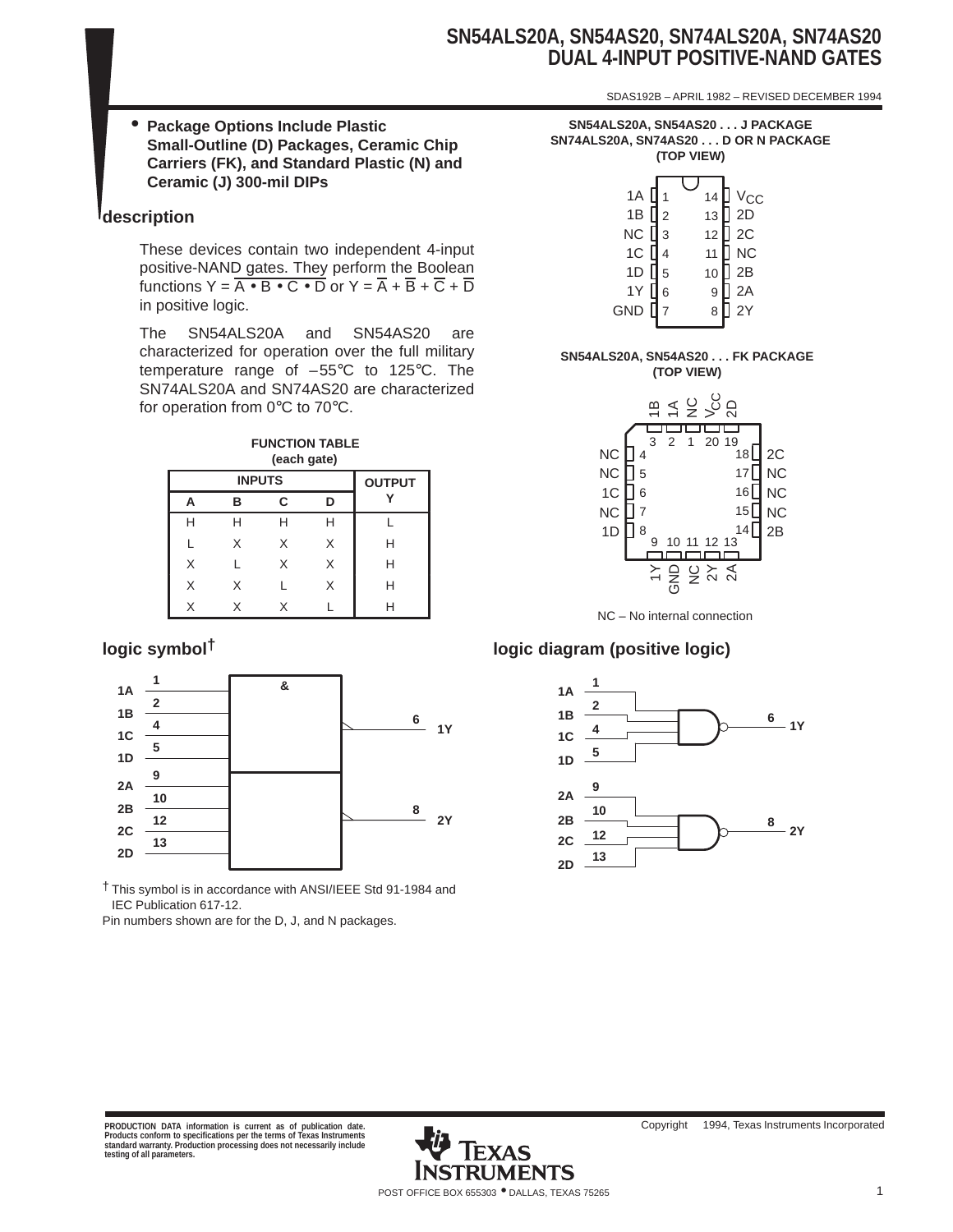# **SN54ALS20A, SN54AS20, SN74ALS20A, SN74AS20 DUAL 4-INPUT POSITIVE-NAND GATES**

 SDAS192B – APRIL 1982 – REVISED DECEMBER 1994

# **absolute maximum ratings over operating free-air temperature range (unless otherwise noted)†**

† Stresses beyond those listed under "absolute maximum ratings" may cause permanent damage to the device. These are stress ratings only, and functional operation of the device at these or any other conditions beyond those indicated under "recommended operating conditions" is not implied. Exposure to absolute-maximum-rated conditions for extended periods may affect device reliability.

# **recommended operating conditions**

|                       |                                | SN54ALS20A |            | SN74ALS20A       |            |            | <b>UNIT</b> |             |
|-----------------------|--------------------------------|------------|------------|------------------|------------|------------|-------------|-------------|
|                       |                                | <b>MIN</b> | <b>NOM</b> | <b>MAX</b>       | <b>MIN</b> | <b>NOM</b> | <b>MAX</b>  |             |
| V <sub>CC</sub>       | Supply voltage                 | 4.5        | 5          | 5.5              | 4.5        | 5          | 5.5         |             |
| V <sub>IH</sub>       | High-level input voltage       | 2          |            |                  | 2          |            |             |             |
|                       | Low-level input voltage        |            |            | $0.8^{\ddagger}$ |            |            | 0.8         | $\vee$      |
| $V_{IL}$              |                                |            |            | $0.7\$           |            |            |             |             |
| <b>I<sub>OH</sub></b> | High-level output current      |            |            | $-0.4$           |            |            | $-0.4$      | mA          |
| <b>IOL</b>            | Low-level output current       |            |            |                  |            |            | 8           | mA          |
| <b>TA</b>             | Operating free-air temperature | $-55$      |            | 125              | O          |            | 70          | $^{\circ}C$ |

‡ Applies over temperature range –55°C to 70°C

§ Applies over temperature range 70°C to 125°C

## **electrical characteristics over recommended operating free-air temperature range (unless otherwise noted)**

|                  | <b>PARAMETER</b><br><b>TEST CONDITIONS</b> |                         |             | SN54ALS20A |            | SN74ALS20A  | <b>UNIT</b> |            |        |
|------------------|--------------------------------------------|-------------------------|-------------|------------|------------|-------------|-------------|------------|--------|
|                  |                                            |                         | <b>MIN</b>  | <b>TYP</b> | <b>MAX</b> | <b>MIN</b>  | <b>TYP</b>  | <b>MAX</b> |        |
| V <sub>IK</sub>  | $V_{CC} = 4.5 V,$                          | $I_1 = -18$ mA          |             |            | $-1.5$     |             |             | $-1.5$     | $\vee$ |
| VOH              | $V_{CC}$ = 4.5 V to 5.5 V,                 | $I_{OH} = -0.4$ mA      | $V_{CC}$ -2 |            |            | $V_{CC}$ -2 |             |            | V      |
|                  | $V_{\text{CC}} = 4.5 \text{ V}$            | $I_{OL} = 4 mA$         |             | 0.25       | 0.4        |             | 0.25        | 0.4        | $\vee$ |
| VOL              |                                            | $I_{OL} = 8 \text{ mA}$ |             |            |            |             | 0.35        | 0.5        |        |
|                  | $V_{CC}$ = 5.5 V,                          | $V_I = 7 V$             |             |            | 0.1        |             |             | 0.1        | mA     |
| ŀщ               | $V_{\text{CC}} = 5.5 V,$                   | $V_1 = 2.7 V$           |             |            | 20         |             |             | 20         | μA     |
| ЧL.              | $V_{\text{CC}} = 5.5 V,$                   | $V_1 = 0.4 V$           |             |            | $-0.1$     |             |             | $-0.1$     | mA     |
| $10^{\#}$        | $V_{\text{CC}} = 5.5 V,$                   | $V_{\text{O}} = 2.25 V$ | $-20$       |            | $-112$     | $-30$       |             | $-112$     | mA     |
| <sup>I</sup> CCH | $V_{CC}$ = 5.5 V,                          | $V_1 = 0$               |             | 0.22       | 0.4        |             | 0.22        | 0.4        | mA     |
| <b>ICCL</b>      | $V_{CC}$ = 5.5 V,                          | $V_1 = 4.5 V$           |             | 0.81       | 1.5        |             | 0.81        | 1.5        | mA     |

 $\P$  All typical values are at  $V_{CC}$  = 5 V, T<sub>A</sub> = 25°C.

# The output conditions have been chosen to produce a current that closely approximates one half of the true short-circuit output current, I<sub>OS</sub>.

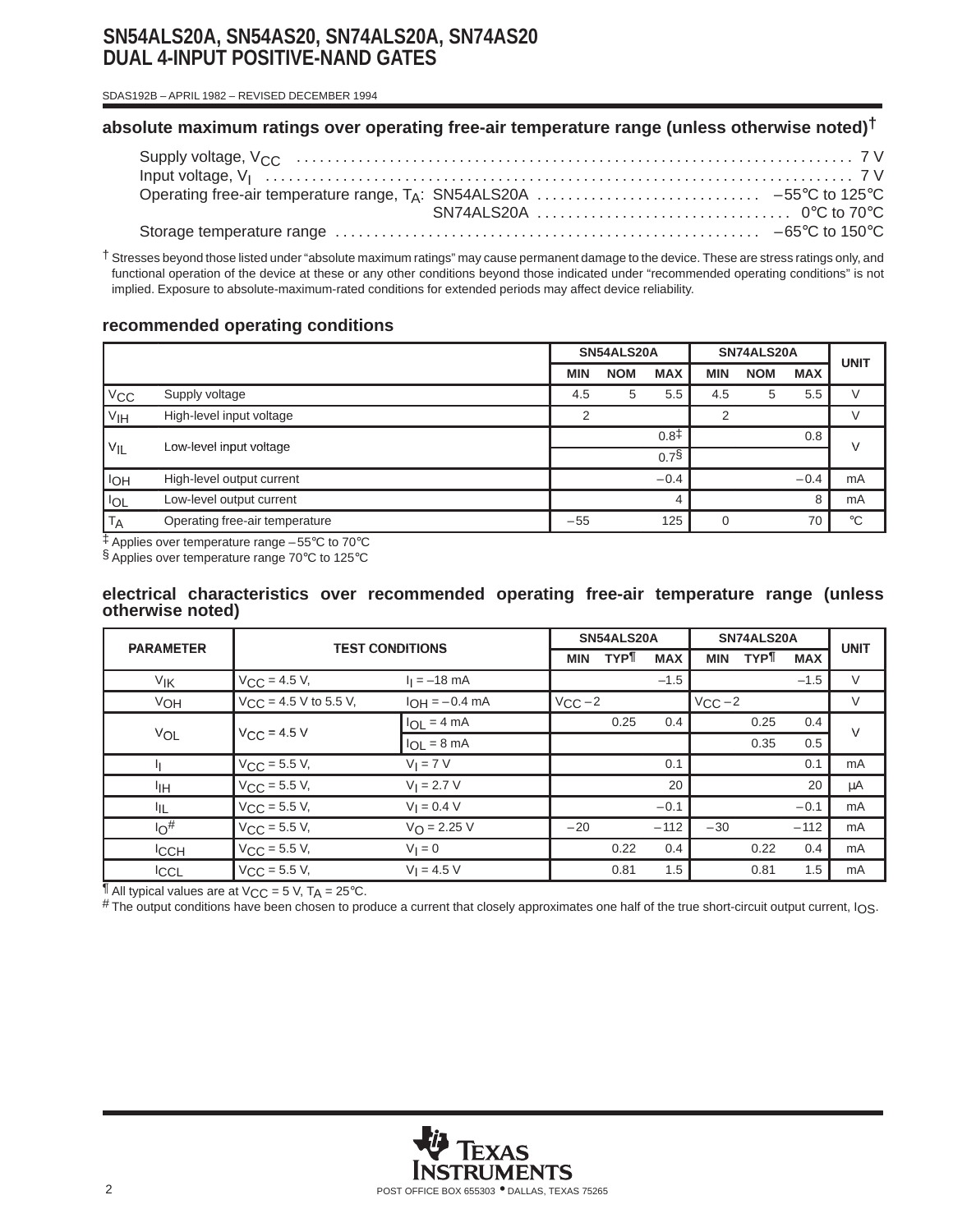# **SN54ALS20A, SN54AS20, SN74ALS20A, SN74AS20 DUAL 4-INPUT POSITIVE-NAND GATES** SDAS192B – APRIL 1982 – REVISED DECEMBER 1994

# **switching characteristics (see Figure 1)**

| <b>PARAMETER</b> | <b>FROM</b><br>(INPUT) | TO<br>(OUTPUT) | $V_{CC}$ = 4.5 V to 5.5 V,<br>$C_L = 50$ pF,<br>$R_L$ = 500 $\Omega$ ,<br>$T_A$ = MIN to MAXT |            |            |            | <b>UNIT</b> |
|------------------|------------------------|----------------|-----------------------------------------------------------------------------------------------|------------|------------|------------|-------------|
|                  |                        |                | SN54ALS20A                                                                                    |            | SN74ALS20A |            |             |
|                  |                        |                | <b>MIN</b>                                                                                    | <b>MAX</b> | <b>MIN</b> | <b>MAX</b> |             |
| <sup>t</sup> PLH | A, B, C, or D          |                |                                                                                               | 12.5       | 3          | 11         |             |
| t <sub>PHL</sub> |                        |                |                                                                                               | 11         | 3          | 10         | ns          |

† For conditions shown as MIN or MAX, use the appropriate value specified under recommended operating conditions.

# **absolute maximum ratings over operating free-air temperature range (unless otherwise noted)‡**

‡ Stresses beyond those listed under "absolute maximum ratings" may cause permanent damage to the device. These are stress ratings only, and functional operation of the device at these or any other conditions beyond those indicated under "recommended operating conditions" is not implied. Exposure to absolute-maximum-rated conditions for extended periods may affect device reliability.

# **recommended operating conditions**

|                 |                                | <b>SN54AS20</b> |            | <b>SN74AS20</b> | <b>UNIT</b> |            |            |             |
|-----------------|--------------------------------|-----------------|------------|-----------------|-------------|------------|------------|-------------|
|                 |                                | <b>MIN</b>      | <b>NOM</b> | <b>MAX</b>      | <b>MIN</b>  | <b>NOM</b> | <b>MAX</b> |             |
| $V_{\rm CC}$    | Supply voltage                 | 4.5             | 5          | 5.5             | 4.5         | 5          | 5.5        |             |
| V <sub>IH</sub> | High-level input voltage       |                 |            |                 |             |            |            |             |
| $V_{IL}$        | Low-level input voltage        |                 |            | 0.8             |             |            | 0.8        |             |
| <b>IOH</b>      | High-level output current      |                 |            | $-2$            |             |            | $-2$       | mA          |
| <b>IOL</b>      | Low-level output current       |                 |            | 20              |             |            | 20         | mA          |
| T <sub>A</sub>  | Operating free-air temperature | $-55$           |            | 125             | ი           |            | 70         | $^{\circ}C$ |

## **electrical characteristics over recommended operating free-air temperature range (unless otherwise noted)**

|                  | <b>TEST CONDITIONS</b><br><b>PARAMETER</b> |                         |             | <b>SN54AS20</b> |            | <b>SN74AS20</b> | <b>UNIT</b> |            |        |
|------------------|--------------------------------------------|-------------------------|-------------|-----------------|------------|-----------------|-------------|------------|--------|
|                  |                                            |                         | <b>MIN</b>  | <b>TYPS</b>     | <b>MAX</b> | <b>MIN</b>      | <b>TYPS</b> | <b>MAX</b> |        |
| V <sub>IK</sub>  | $V_{\text{CC}} = 4.5 V,$                   | $I_1 = -18$ mA          |             |                 | $-1.2$     |                 |             | $-1.2$     | V      |
| VOH              | $V_{CC}$ = 4.5 V to 5.5 V,                 | $I_{OH} = -2 mA$        | $V_{CC}$ -2 |                 |            | $V_{CC}$ -2     |             |            | V      |
| VOL              | $V_{\text{CC}} = 4.5 V,$                   | $I_{OL}$ = 20 mA        |             | 0.35            | 0.5        |                 | 0.35        | 0.5        | $\vee$ |
|                  | $V_{\text{CC}} = 5.5 V,$                   | $V_I = 7 V$             |             |                 | 0.1        |                 |             | 0.1        | mA     |
| ŀщ.              | $V_{\text{CC}} = 5.5 V,$                   | $V_1 = 2.7 V$           |             |                 | 20         |                 |             | 20         | μA     |
| III.             | $V_{\text{CC}} = 5.5 V,$                   | $V_1 = 0.4 V$           |             |                 | $-0.5$     |                 |             | $-0.5$     | mA     |
| $\overline{10}$  | $V_{\text{CC}} = 5.5 V,$                   | $V_{\text{O}} = 2.25 V$ | $-30$       |                 | $-112$     | $-30$           |             | $-112$     | mA     |
| <sup>I</sup> CCH | $V_{CC}$ = 5.5 V,                          | $V_1 = 0$               |             |                 | 1.6        |                 |             | 1.6        | mA     |
| <b>ICCL</b>      | $V_{\text{CC}} = 5.5 V,$                   | $V_1 = 4.5 V$           |             | 5.4             | 8.7        |                 | 5.4         | 8.7        | mA     |

§ All typical values are at  $V_{CC} = 5$  V,  $T_A = 25$ °C.

The output conditions have been chosen to produce a current that closely approximates one half of the true short-circuit output current,  $I_{OS}$ .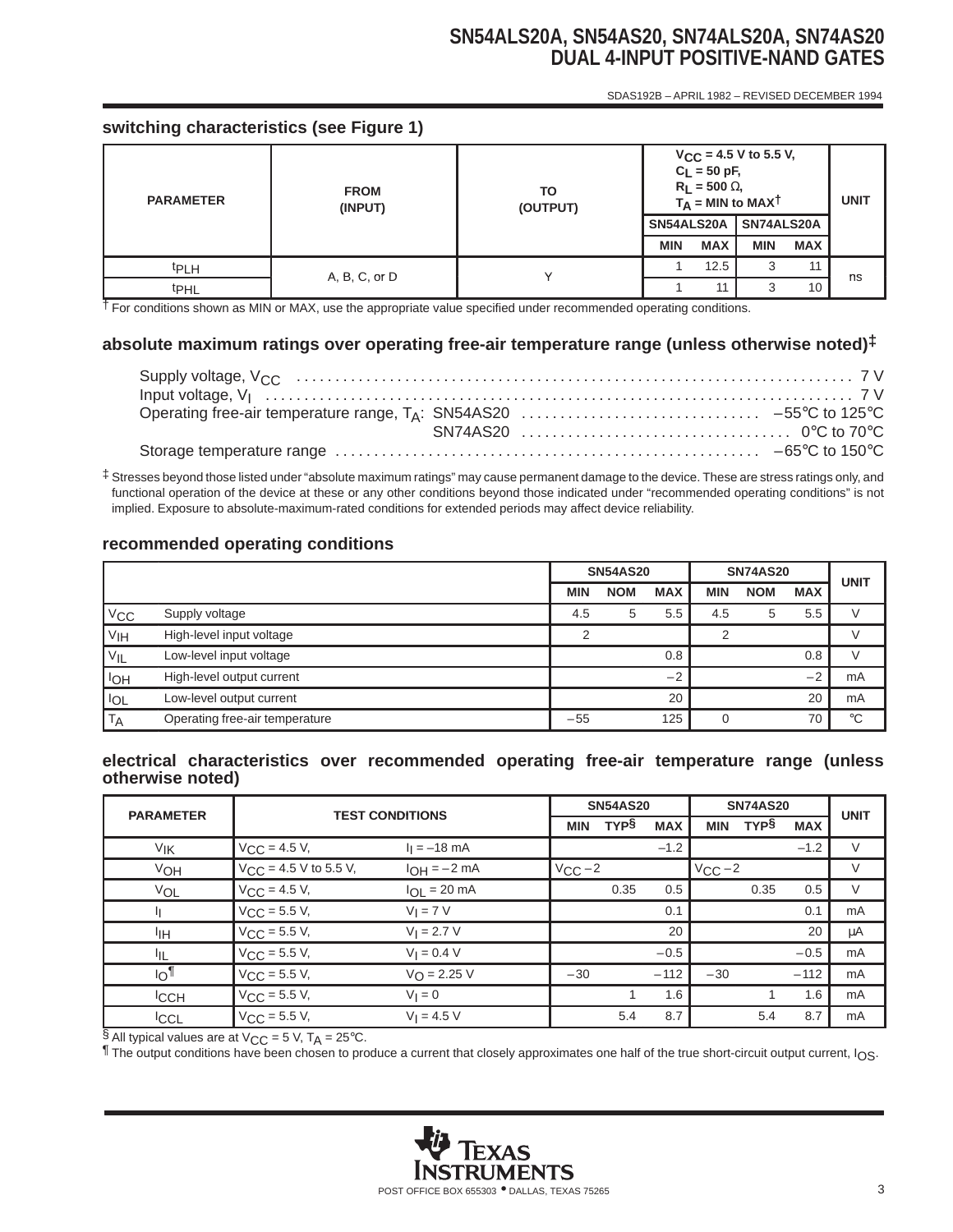# **SN54ALS20A, SN54AS20, SN74ALS20A, SN74AS20 DUAL 4-INPUT POSITIVE-NAND GATES**

 SDAS192B – APRIL 1982 – REVISED DECEMBER 1994

# **switching characteristics (see Figure 1)**

| <b>PARAMETER</b> | <b>FROM</b><br>(INPUT) | TO<br>(OUTPUT) | $V_{CC}$ = 4.5 V to 5.5 V,<br>$C_L = 50 pF,$<br>$R_L$ = 500 $\Omega$ ,<br>$T_A$ = MIN to MAXT | <b>UNIT</b> |                 |            |    |
|------------------|------------------------|----------------|-----------------------------------------------------------------------------------------------|-------------|-----------------|------------|----|
|                  |                        |                | <b>SN54AS20</b>                                                                               |             | <b>SN74AS20</b> |            |    |
|                  |                        |                | <b>MIN</b>                                                                                    | <b>MAX</b>  | <b>MIN</b>      | <b>MAX</b> |    |
| <sup>t</sup> PLH | A, B, C, or D          |                |                                                                                               | 5.5         |                 | 5          | ns |
| t <sub>PHL</sub> |                        |                |                                                                                               | 5           |                 | 4.5        |    |

† For conditions shown as MIN or MAX, use the appropriate value specified under recommended operating conditions.